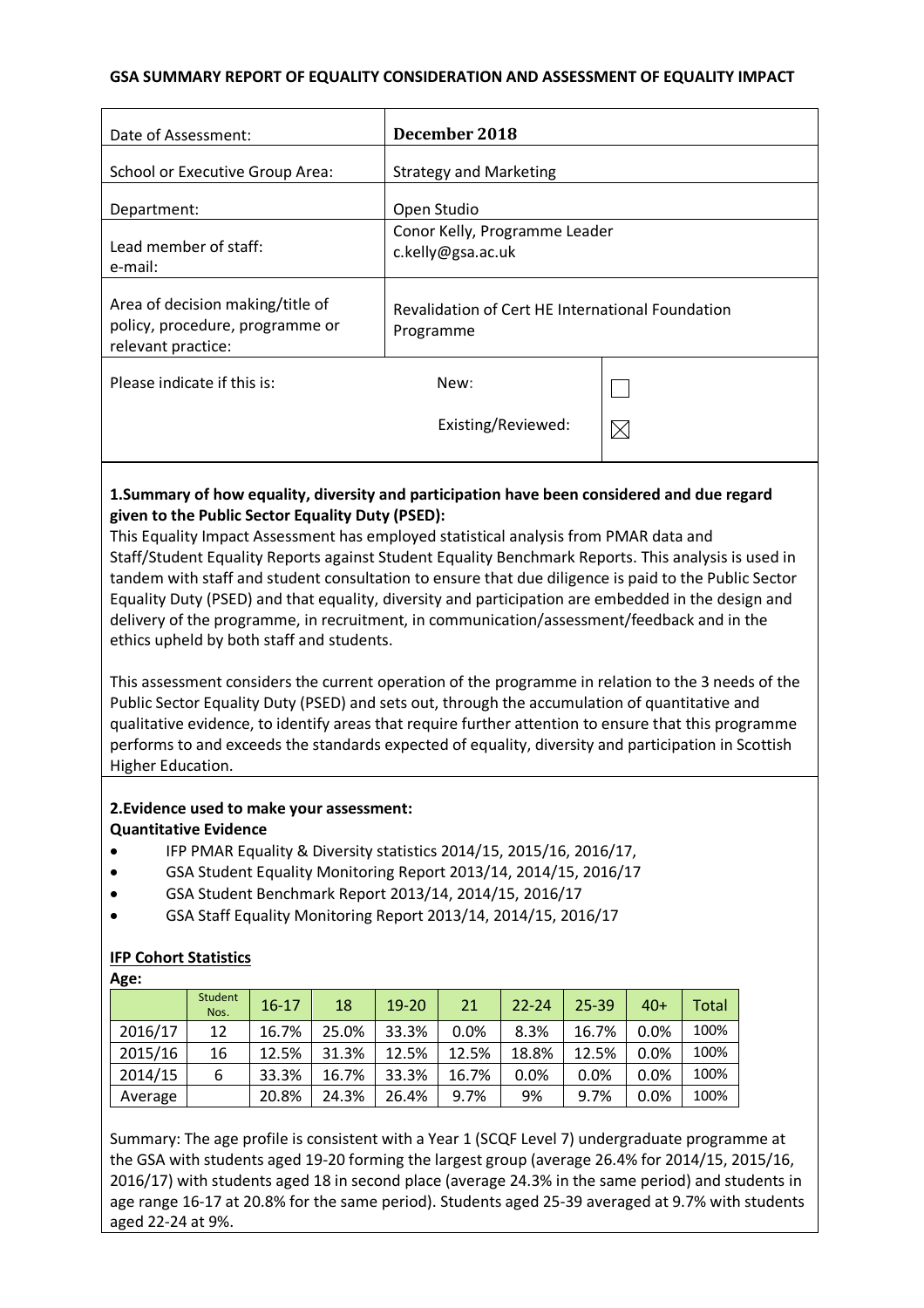| Disability:   |      |    |    |    |    |    |    |    |    |       |
|---------------|------|----|----|----|----|----|----|----|----|-------|
| Instance code | 0    | 8  | 51 | 53 | 54 | 55 | 56 | 57 | 96 | Total |
| 2016/17       | 100% | 0% | 0% | 0% | 0% | 0% | 0% | 0% | 0% | 100%  |
| 2015/16       | 100% | 0% | 0% | 0% | 0% | 0% | 0% | 0% | 0% | 100%  |
| 2014/15       | 100% | 0% | 0% | 0% | 0% | 0% | 0% | 0% | 0% | 100%  |
| Average       | 100% | 0% | 0% | 0% | 0% | 0% | 0% | 0% | 0% | 100%  |

In a 3-year period on the International Foundation Programme no student identified as disabled, with all identifying with Instance Code 0 'No known disability'. It is worth noting that in this period, a number of students required specific assistance related to symptoms of anxiety disorder, eating disorder and depression; conditions previously diagnosed or done so by professionals following referals. Although not disclosed formally, the programme provides a supportive environment where studenst are referred on to the relevant support within GSA and staff are responsive to the issues as they arise.

#### **Ethnicity**

| Hesa<br>Ethnicity    | 10         | 19 | 22 | 29 | 31 | 32 | 33 | 34                | 39                            | 41 | 43 | 49 | 50               | 80                                                     | 90    | 98 | Total   |
|----------------------|------------|----|----|----|----|----|----|-------------------|-------------------------------|----|----|----|------------------|--------------------------------------------------------|-------|----|---------|
| 2016/17 8.3% 8.3% 0% |            |    |    |    |    |    |    | 10% 0% 0% 0% 33.3 | 41.7% 0% 0%                   |    |    | 0% | 8.3%             | 0%                                                     | 0%    |    | 0% 100% |
| 2015/16 12.5%        |            | 0% | 0% | 0% | 0% |    |    | 0% 0% 50%         | 25% 0% 0%                     |    |    | %  | $6.25$ 6.25<br>% | 0%                                                     | 0%    |    | 0% 100% |
| 2014/15              | 16.66<br>% | 0% | 0% | 0% | 0% |    |    | 0% 0% 50%         | $\sim$ $ 16.66 0\% 0\% $<br>% |    |    | 0% | 0%               | $\begin{array}{c c} \hline 0\% & \hline \end{array}$ % | 16.66 |    | 0% 100% |
| Average              | 12.5% 2.8% |    | 0% | 0% | 0% | 0% | 0% | 44.4<br>%         | 27.8% 0% 0%                   |    |    | 2% | 4.9%             | $0\%$                                                  | 5.5%  | 0% | 100%    |

Summary: Between 2014/15 and 2016/17 the largest percentage ethnic groups are 34 Chinese (44.4% average) and 39 Other Asian Background (27.8% average). These statistics are consistent with the geographic areas where the GSA's international recruitment is most focussed. These ethnic groups are followed by 10 White (average 12.5%) and 50 Arab (average 4.9%).

As a result of the overseas fee status of the programme, the student profile shows a much higher percentage of students identifying as BAME in comparison with GSA wide statistics. The nature of the programme and the specific target cohort helps to provide a learning environment where students are supported within their studio practice and English language. This prepares them for successful transition within and outwith GSA and is a positive impact of the programme. In 2014/15, 83.34% of IFP students identified as BAME in comparison with 17.8% across the Glasgow School of Art during the same period. In 2015/16, 87.5% of IFP students identified as BAME in comparison with 20.8% across the GSA during the same period. However, as the focus of the GSA's international recruitment strategy is in Asia, there is a disproportionately large percentage of group 34 (Chinese) students over the 3 year period. With 44.4%, this group sits in stark contrast to groups 22, 29, 31, 32, 33, 41, 43, 80 and 98 which sat consistently at 0%.

## **Sexual Orientation**

| Instance<br>Code | <b>Bisexual</b> | Gay Man | Gay Woman<br>Lesbian | Hetero-<br>sexual | Other  | Info<br>refused | <b>Total</b> |
|------------------|-----------------|---------|----------------------|-------------------|--------|-----------------|--------------|
| 2016/17          | 0%              | 0%      | 0%                   | 91.7%             | 8.3%   | 0%              | 100%         |
| 2015/16          | 0%              | 0%      | 0%                   | 75%               | 6.25%  | 18.75%          | 100%         |
| 2014/15          | 0%              | 0%      | 0%                   | 66.66             | 16.66% | 16.66%          | 100%         |
| Average          | 0%              | 0%      | 0%                   | 77.8%             | 10.4%  | 11.8%           | 100%         |

Summary: The majority of students identify as 'heterosexual' (average 77.8% for 2014/15, 2015/16, 2016/17). An average of 10.4% (for 2014/15, 2015/16, 2016/17) identified as 'other' with no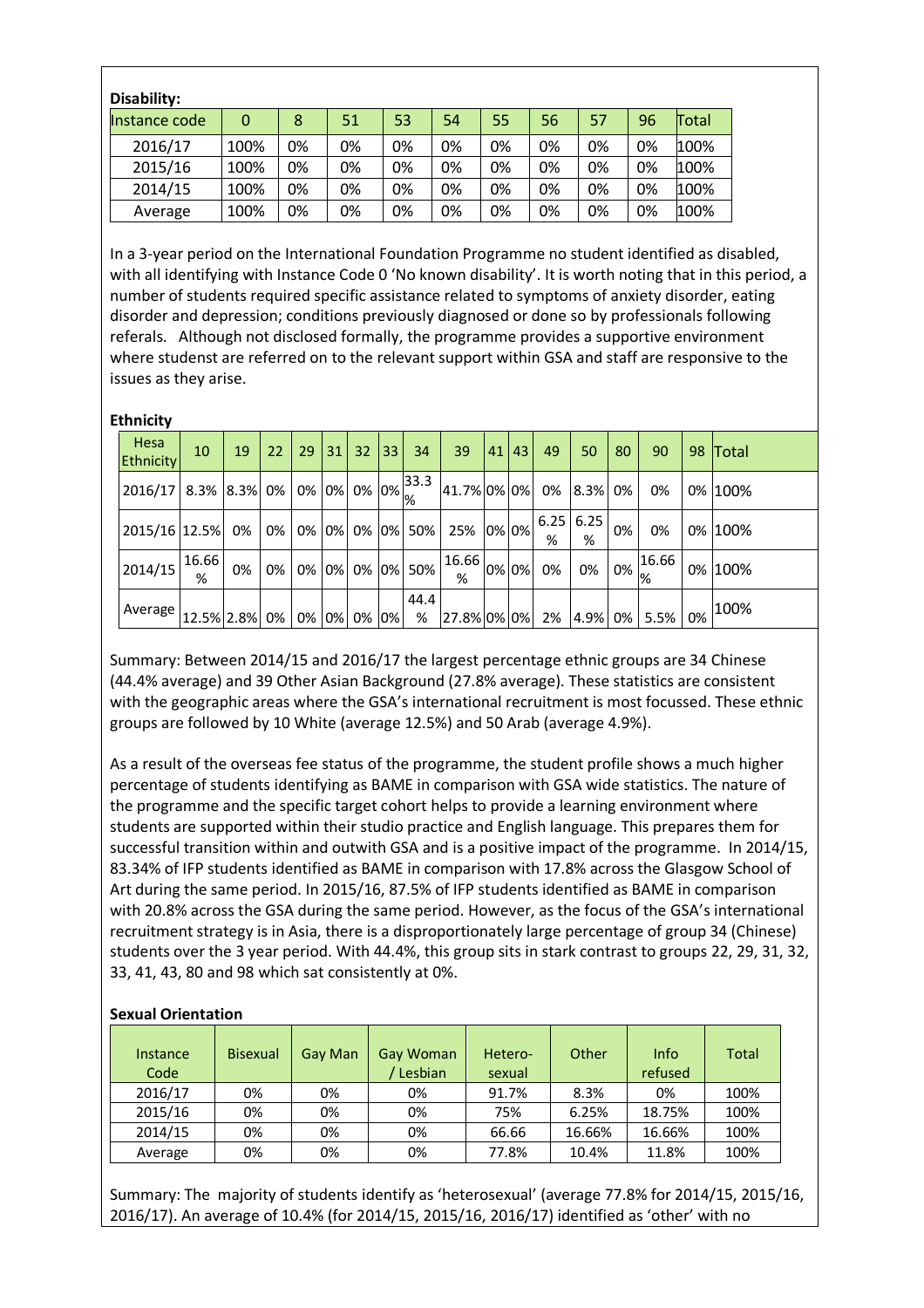students identifying as Gay or Bisexual during this period. A percentage of students refused to provide information which suggests more could be done to ensure students feel that the school provides a non-discriminatory environment . Whilst 'other' and refusual to identify are both vaild options, IFP staff will work to ensure a supportive environment where students feel able to disclose formally within data and work to ensure with wider GSA community that the anonymity of this is maintained in reporting.

#### **Gender Identity**

|         | Female | Male  | Other |
|---------|--------|-------|-------|
| 2016/17 | 58.3%  | 41.7% | 0%    |
| 2015/16 | 68.8%  | 31.3% | 0%    |
| 2014/15 | 66.6%  | 33.3% | 0%    |
| Average | 69.5%  | 30.5% | 0%    |

Summary: In the above period, all students identified as either Male or Female and none as Other (only a formal category since 2015/16). Students identifying as male averaged at 30.5% which is only slightly lower when measured against wider trends at the GSA (39.3% in 2014/15 and 36.9% in 2015/16). While lower than GSA overall it is higher than in some specific programmes such as S&J and Fashion Textiles.

#### **Religion & Belief**

|                  |                       | 2               |                                  | 9                                      | 10    | 11     | 12            | 13          | 14        | 80                           | 98                    |
|------------------|-----------------------|-----------------|----------------------------------|----------------------------------------|-------|--------|---------------|-------------|-----------|------------------------------|-----------------------|
| Instance<br>Code | <b>No</b><br>Religion | <b>Buddhist</b> | Christian<br>- Roman<br>Catholic | Christian $-$<br>Other<br>denomination | Hindu | Jewish | <b>Muslim</b> | <b>Sikh</b> | Spiritual | Other<br>religion<br>/belief | <b>Info</b><br>refuse |
| 2016/17          | 58.3%                 | 16.6%           | 8.3%                             | 8.3%                                   | 0%    | 0%     | 8.3%          | 0%          | 0%        | 0%                           | 0%                    |
|                  |                       |                 |                                  |                                        |       |        |               |             |           |                              |                       |
| 2015/16          | 62.5%                 | 12.5%           | 6.25%                            | 0%                                     | 0%    | 6.25%  | 6.25%         | 0%          | 0%        | 0%                           | 6.25%                 |
| 2014/15          | 100%                  | 0%              | 0%                               | 0%                                     | 0%    | 0%     | 0%            | 0%          | 0%        | 0%                           | 0%                    |
| Average          | 73.%                  | 29.1%           | 4.85%                            | 2.8%                                   | 0%0   | 2%     | 4.85%         | 0%          | 0%        | 0%                           | 2%                    |

Summary: As is keeping with such an international cohort, there is diverse representation from a number of religions with the majority of students during the above period identify as having no religion. As always, it is important that students identifying within all these categories experience a non-discriminatory, mutually respectful learning environment and feel that their beliefs are respected at the GSA. Unlike GSA wide statistics where 'no religion' is on the increase in reporting, this is the opposite within IFP.

## **Qualitative Evidence**

#### **Student Representatives**

In preparation for this Equality Impact Assessment and to better inform staff, the Student Representatives for academic year 2017/18 were approached for feedback on issues surrounding equality, diversity and participation. With the help of the Student Representatives, the wider student group were invited to offer anonymous comment on their understanding and experience of equality and diversity at the Glasgow School of Art. All students were briefed on the nature of the assessment and the school's obligations in relation to the Public-Sector Equality Duty (PSED) The student group were of the opinion that the school was an environment that seemed to meet the needs of the Public-Sector Equality Duty (PSED), however, many students admitted they were largely unaware of their own protected characteristics. Students are not identifying themselves within these terms. As international students this may suggest that further efforts could be made to ensure IFP Student Representatives are better prepared to advise students on the issues surrounding equality and diversity and ensures students are aware of the school's obligations and commitments to these.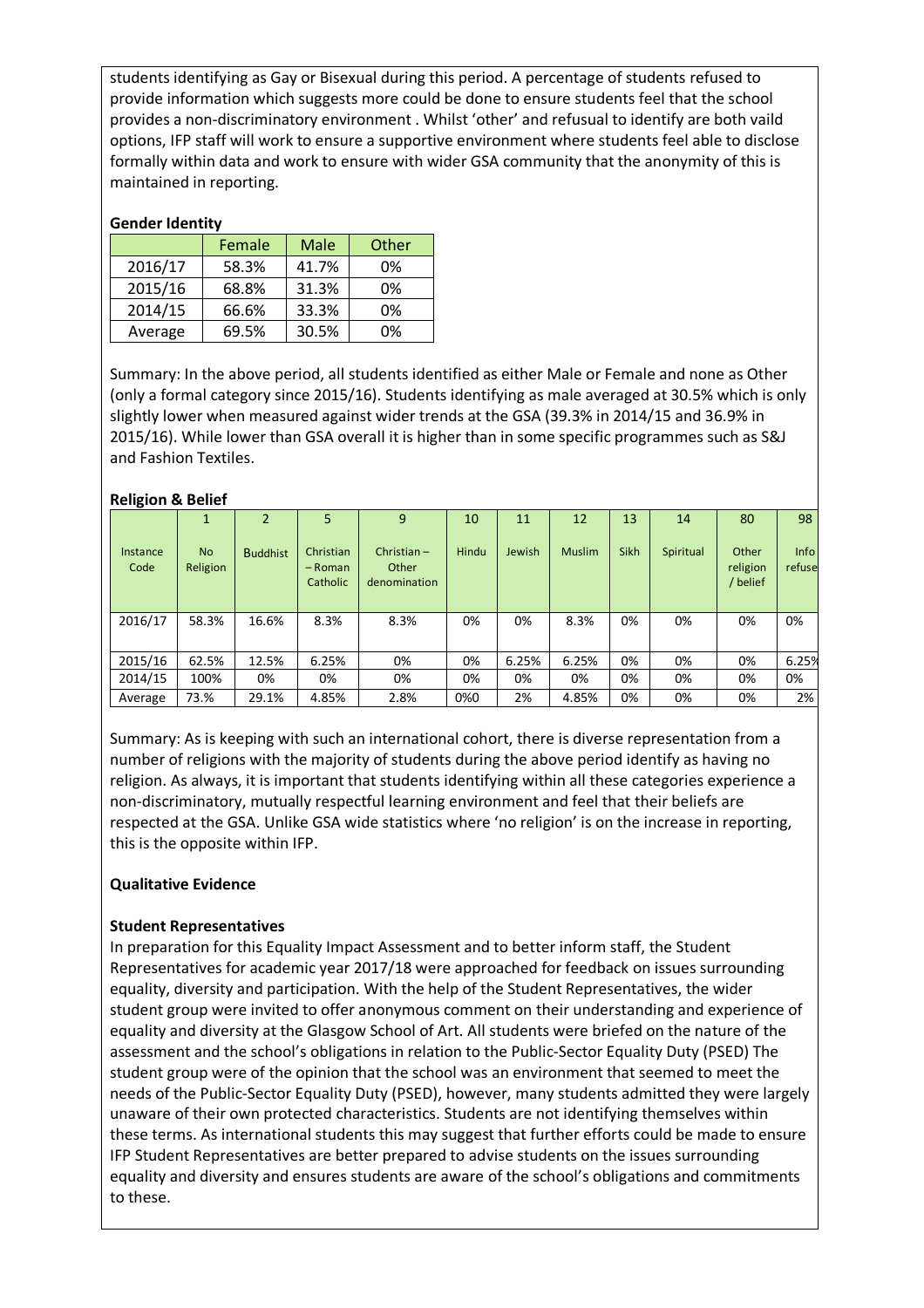#### **Student Staff Consultative Committee**

The PL has reviewed all SSCC minutes from academic years 2014/15, 2015/16, 2016/17, and 2017/18 as part of this Equality Impact Assessment with a particular focus on instances and perceptions relating to equality, diversity and participation.

There are no instances of formal complaint recorded, however, in Term 1 2016/17, IFP students spoke of feeling 'overwhelmed by students from other departments' whilst participating in the Cross-School Course. Some students felt 'dominated' by pockets of students from the same department and 'felt their input was ignored'. They attributed this to 'both language and cultural factors'. In light of future changes to the First-Year Experience at the Glasgow School of Art, it is vital that international students are well prepared for cross school activities and are made to feel that their participation is strongly encouraged and highly valued. It is key that staff and students work to develop atmospheres of inclusion where diversity is understood in terms of its potential to positively impact studio pedagogy and knowledge creation.

The First Year Experience curriculum group can address this need for greater inclusivity by ensuring that all student learner interactions are designed to rely on good communication among student groups from disparate yet convergent learner journeys. Student interactions on the micro and macro level should place greater value on difference, whether these differences be based on language, culture, lifestyle, gender, economic background, political affiliation, or nationality.

Extended beyond meeting the expectations of the equality duty, the FYE curriculum should be innovative in the way it approaches the collaborative potential of Year 1 students. The curriculum needs to ensure that in following a thematic approach to delivery they avoid creating 'otherness' for learners through blindspots of cultural familiarity. Acknowleding Ideland and Malmberg's (2014) 'double gestures of good intention'1 we need to embed the necessity for difference in innovative practice and pedagogy. GSA students need to understand not only the benefits of diversity but its absolute necessity in thinking outside the box and into the future. Idelland and Malmberg write, 'through representations of people in need of being helped, tolerated, enlightened, and included, the Other is constructed as an object for inclusion. Recognising people's need for help, enlightenment or inclusion does not negate the exclusion. They still become constructed as nonparticipants.<sup>2</sup> The FYE requires a fresh mode of thinking in relation to diversity as the GSA begins to articulate how its strategy of internationalization is to be supported from the ground up for all students

## **Staff Consultation**

The PL has spoken to staff individually and collectively in the context of this assessment. IFP staff have been invited to consider the impact of their teaching in terms of equality and diversity and all staff have completed online training to raise awareness of equality, diversity and participation. It remains the responsibility of staff to ensure that students from diverse backgrounds, and with diverse needs, encounter a supportive and non-discriminatory learning environment that fosters good relations and advances equality in the studio and through the wider GSA experience. Curriculum design is considered within this context and is developed to meet the ongoing requirements of students based on feedback to staff and to support awareness raising of issues related to equality and diversity.

## **External Examiner**

External Examiner reports from 2014 to 2017 have been reviewed as part of this assessment. Although there are no specific references to issues of equality and diversity, there is repeated reference to the programmes cohesion within the overall undergraduate experience and how this cohesion may affect our students who predominantly identify as BAME.

l

**<sup>1</sup>** Malin Ideland & Claes Malmberg (2014) 'Our common world' belongs to 'Us': constructions of otherness in education for sustainable *Development*, Critical Studies in Education, 55:3, 369-386, DOI: 10.1080/17508487.2014.936890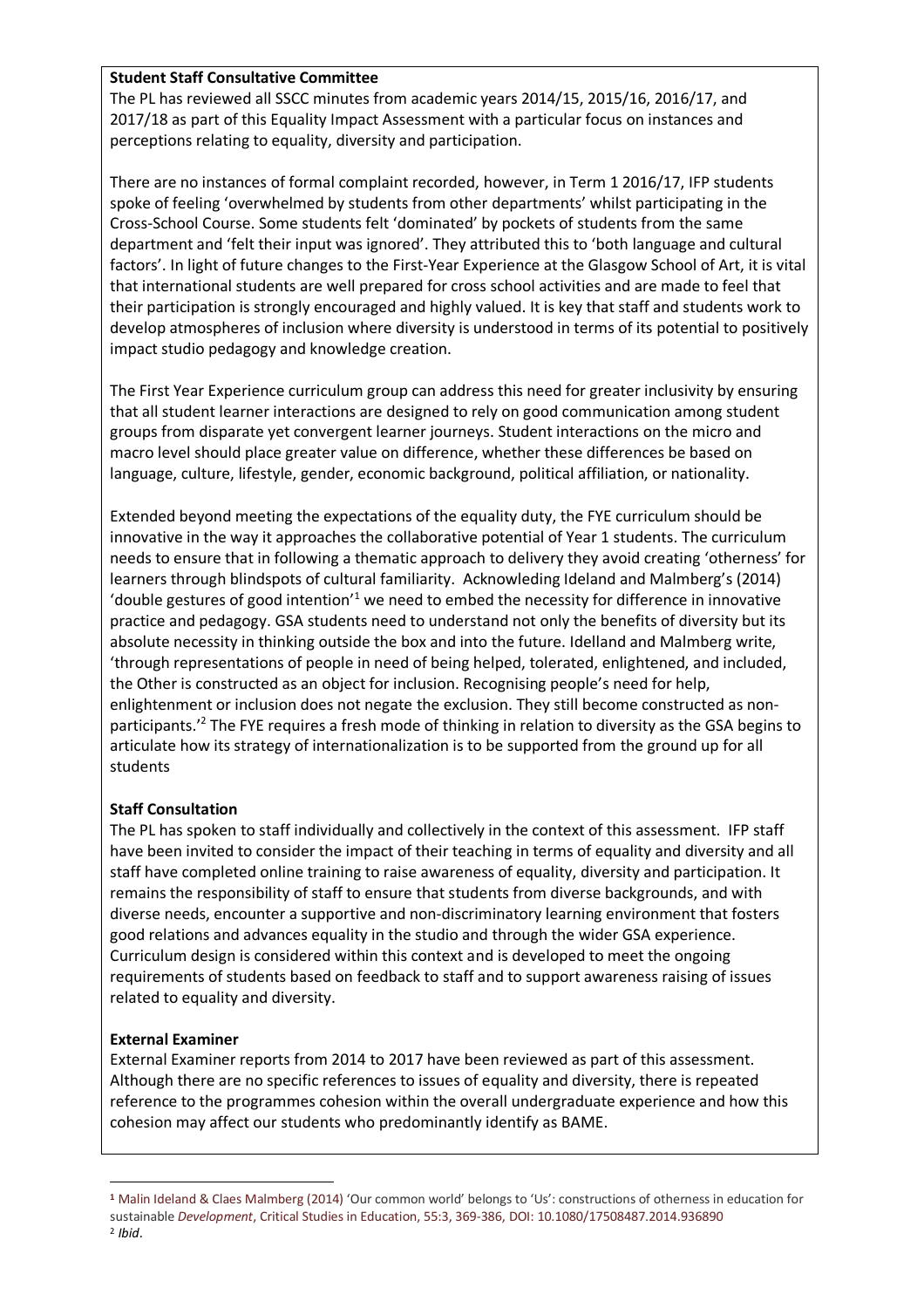In 2018, the External Examiner report makes reference to "some disparity in the UK v overseas recruitment of students ... resulting in inconsistency of some students' understanding and expectations of the programme and English language ability." The Examiner writes it would be "prudent to scrutinise the recruitment process." This is an equality issue as it affects our ability to foster good relations between all our Year 1 students, if certain groups (ie: feel they are perceived as not being on a level playing field in terms of understanding and ability to meaningfully contribute to knowledge creation.

# **3.Outline any positive or negative impacts you have identified:**

#### **Pre-admissions**

In reference to the 2018 External Examiner's Report, there is continued room to improve the international student experience and to ensure that the programme fosters good relations amongst international students and between BAME students and non BAME students. At programme level we must ensure that all applicants are in full receipt of all relevant information pertaining to the programme. Applicants must share a basic understanding of the nature of pedagogy in UK HEIs and be aware of any differences to that of their own educational experience to date. IFP staff must ensure that all applicants to the programme have a clear understanding of the demands of the programme to help manage student expectation and set the ground for parity across all learner journeys.

#### **Admissions**

The nature of the International Foundation Programme and its overseas recruitment strategy ensures a culturally diverse student cohort that enriches the wider GSA student experience. Through the current Cross School Course and the planned new First Year Experience, the programme provides a supportive learning environment for international students with a range of formal and informal points of intersection that foster cross cultural as well as cross disciplinary learning. These points of intersection offer international students learning opportunities alongside all Year 1 students fostering good relations between these groups and enriching student experience.

As mentioned under the qualitative evidence on student disability, a small but significant number of students communicated symptoms related to Instance Code 55 but did not identify as disabled. Given students' diverse backgrounds with respective (and often differing) perceptions of mental health, it might be prudent to raise the visibility of mental health at programme level during induction week and to further support this during Semester 1 and 2. IFP Staff will continue to work alongside Student Support to ensure that students receive additional support where necessary including the creation of Individual Requirement Forms where a student has a disability.

#### **Curriculum Design**

The current curriculum offers students from diverse international backgrounds a range of learning opportunities in an environment that is nurturing of student's abilities and supportive of a range of individual learning needs. All briefs are available to students in advance of project briefings outlining clear aims and intended learning outcomes. They are available to students in paper and digital format and are posted on Canvas for regular ease of access. The briefs invite students to make nonjudgmental, open-minded yet critical responses to contemporary issues such as gender representation, mental health, and social responsibility. Engagement in the constituent courses on the IFP encourages teamwork and communication among students.

## **Student Experience**

The current programme is based on successive years of listening to and responding pro-actively to student experience. The curriculum design and delivery takes this into account with changes to delivery to support the ongoing etos of the programme. Through formal procedure and informal student feedback the nature of delivery has been modified to be more fit-for-purpose whilst maintaining academic standards across all courses. This has led to an increasingly student-sensitive delivery and enabled staff to better support students with a range of cultural backgrounds and experiences.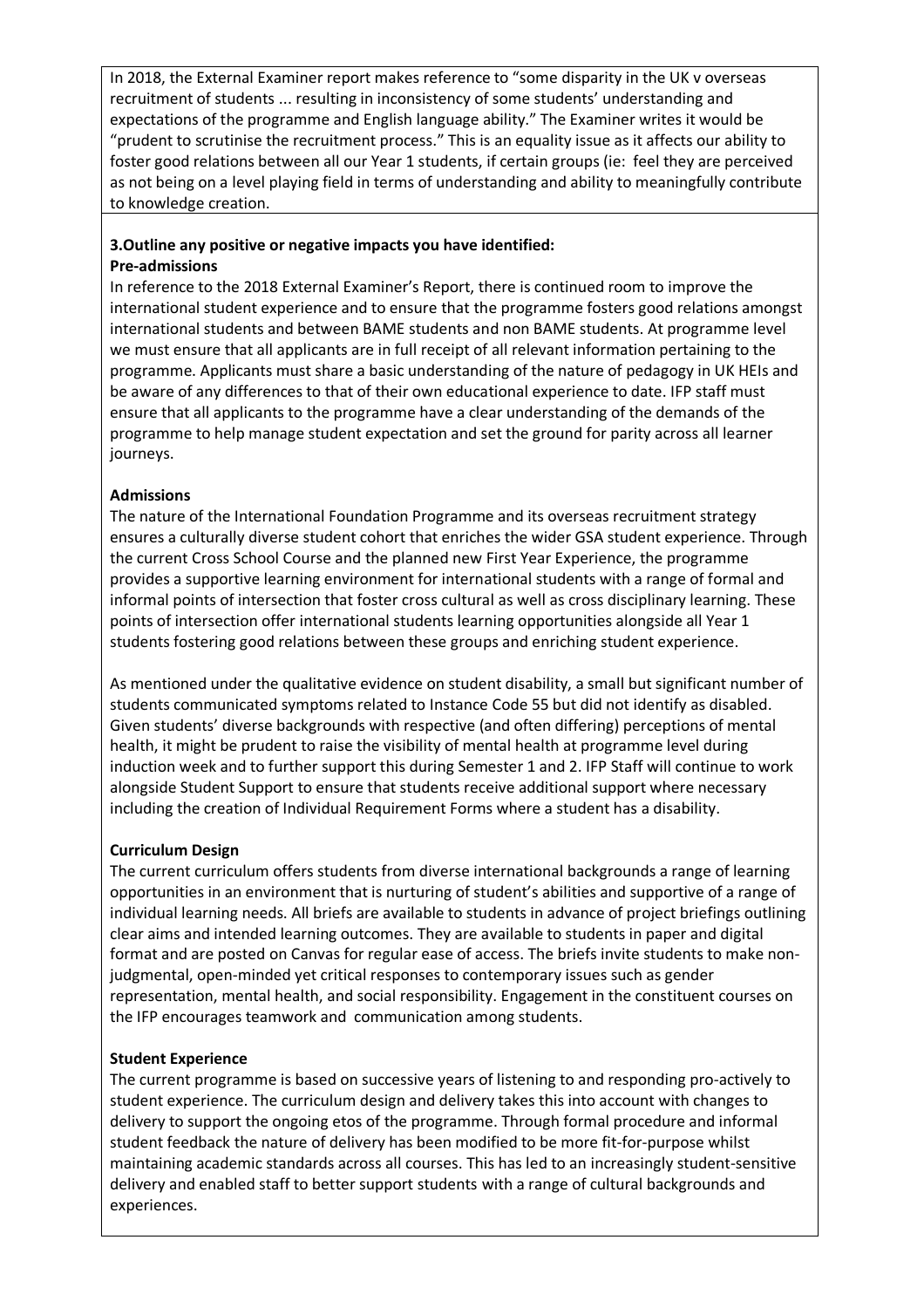The programme does not, however, benefit from NSS feedback and to date has lacked any formal systems of collecting and processing student feedback. The evolving iterations of the delivery of the programme is due in large part to SSCC meetings or the informal feedback of students on or after completion. In 2018/19 we will introduce semesterly feedback mechanisms through anonymous online feedback during Semester 1 and an end of year student satisfaction survey. This will include opportunities for students to feedback on issues of equality, diversity and identity based experience.

## **Staffing**

The PL recognises the need for diversity in how the programme is staffed and care has been taken to ensure representation across gender identities. More must be done in relation to the contracting of BAME staff and this is recognised across the wider institution.

#### **Assessment and Feedback**

The current procedures for assessment and feedback are clearly communicated throughout the year to students and the marking system is made clear in advance to students to ensure the process is transparent and understandable for all students.

## **4.Actions you have taken or planned as a result of your findings:**

(Please complete the action plan in this section)

| <b>Action</b>                                                                                                                                                                                                   | <b>Equality Impact</b>                                                                                                                                             | Person responsible | <b>Time frame</b>                 |
|-----------------------------------------------------------------------------------------------------------------------------------------------------------------------------------------------------------------|--------------------------------------------------------------------------------------------------------------------------------------------------------------------|--------------------|-----------------------------------|
|                                                                                                                                                                                                                 |                                                                                                                                                                    |                    |                                   |
| <b>Staff Consultation</b><br>PL to engage staff in discussions<br>in relation to EIA and ensure staff<br>undertake online Equality<br>training as part of HR Staff<br>Development                               | Positive impact for<br>students with a shared<br>characteristic and<br>greater awareness to<br>issues of equality and<br>diversity in relation to<br>IFP activity. | September 2018     | Programme Leader<br>and IFP staff |
| <b>First Year Experience</b><br>PL to ensure that recent Major<br>Amendments to the programme<br>as part of the new First-Year<br>Experience centres student<br>experience and the<br>mainstreaming of equality | Positive impact for all<br>students in the<br>advancement of<br>equality in relation to<br>proposed changes to<br>curriculum design and<br>delivery.               | September 2019     | Programme Leader                  |
| Student feedback PL to<br>introduce new semesterly<br>mechanisms for collecting and<br>processing student feedback, inc<br>questions and opportunities to                                                       | Positive impact for all<br>students in the formal<br>mechanism that<br>processes student<br>feedback.                                                              | December 2018      | Programme Leader                  |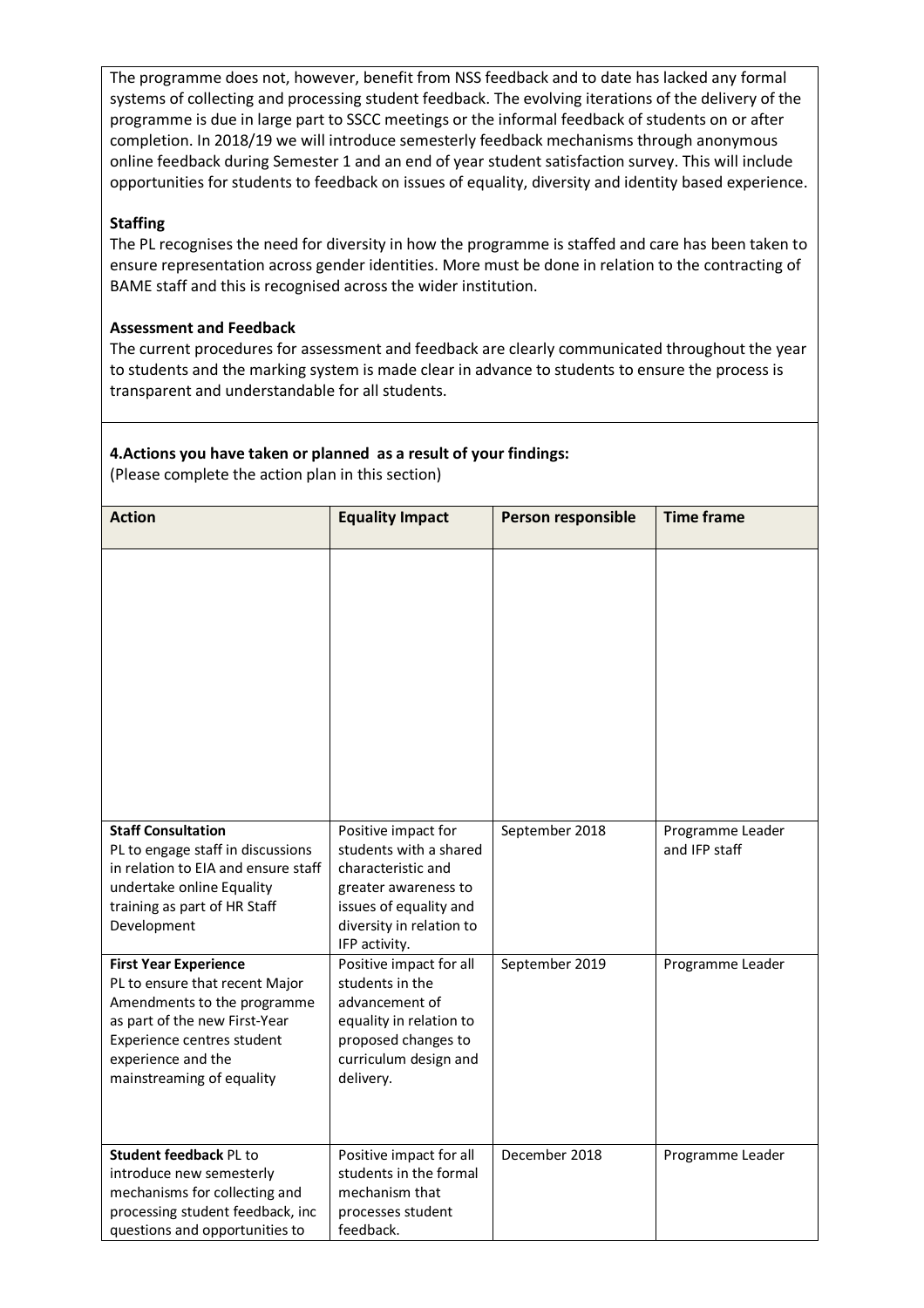| explore identity related                                                                                                                                                         |                                                                                                                                                                            |                |                     |
|----------------------------------------------------------------------------------------------------------------------------------------------------------------------------------|----------------------------------------------------------------------------------------------------------------------------------------------------------------------------|----------------|---------------------|
| experience                                                                                                                                                                       |                                                                                                                                                                            |                |                     |
| <b>Student Representatives</b><br>PL to better equip Student<br>representatives with appropriate<br>knowledge of the equality duty<br>and student support at<br>Programme level. | Advancement of<br>equality through a<br>mechanism enabling<br>increased knowledge<br>of PSED for<br>international students<br>regardless of<br>protected<br>characteristic | September 2018 | Programme Leader    |
| <b>Student Admissions</b><br>PL will work to ensure that all<br>applicants to programme<br>understand the nature of it prior<br>to enrolment                                     | Fostering good<br>relations between<br>groups and ensuring<br>best practice in the<br>delivery of GSA EO 3.                                                                | Ongoing        | Programme<br>Leader |

## **5. Where/when will progress and the outcomes of your actions be reported and reviewed:**

As a result of these changes the PL anticipates staff and students will be better prepared to ensure the rights and responsibilities of all students are upheld and protected and that mainstreaming of equality is prioritised at programme level. All IFP staff anticipate that by fore-fronting the issue of equality and diversity on this programme we can advance these pertinent issues through student dialogue and wider practice.

The actions above will be monitored through the Programme's PMAR and the actions and timescales laid out will be reported through the QEAP and monitored at Board level.

## **6. How will your actions and intended outcomes contribute to the delivery of GSA's equality outcomes:**

- 1. The **Staff Consultation** contributes to the delivery of GSA EO 1 in that they ensure best practice in relation to how the programme contributes to an organisational culture that challenges prejudice and promotes greater understanding of equality.
- 2. Ensuring the recent Major Amendments to the programme as part of the new **First-Year Experience** centre on student experience and contribute to the delivery of GSA EO 2 by anticipating student need, working to mainstream equality and build inclusive and accessible learning environments.
- 3. The action on **Student Feedback** contributes to the delivery of GSA EO2 as it facilitates student agency in the creation of an inclusive and accessible environment for all students however diverse their needs.
- 4. By paying greater attention to the **Student Admissions** process we can ensure the successful delivery of GSA EO 3 and GSA EO5. In attracting international students to the institution and increasing numbers of under-represented groups we must ensure that the international offer is clearly communicated and that we avoid marginalising certain groups once they have enrolled in the GSA.

By mainstreaming equality and embedding the consideration of equality in the programme recruitment, development and delivery, these changes will help continue to support the delivery of the GSA's equality outcomes for 2017-21 and beyond.